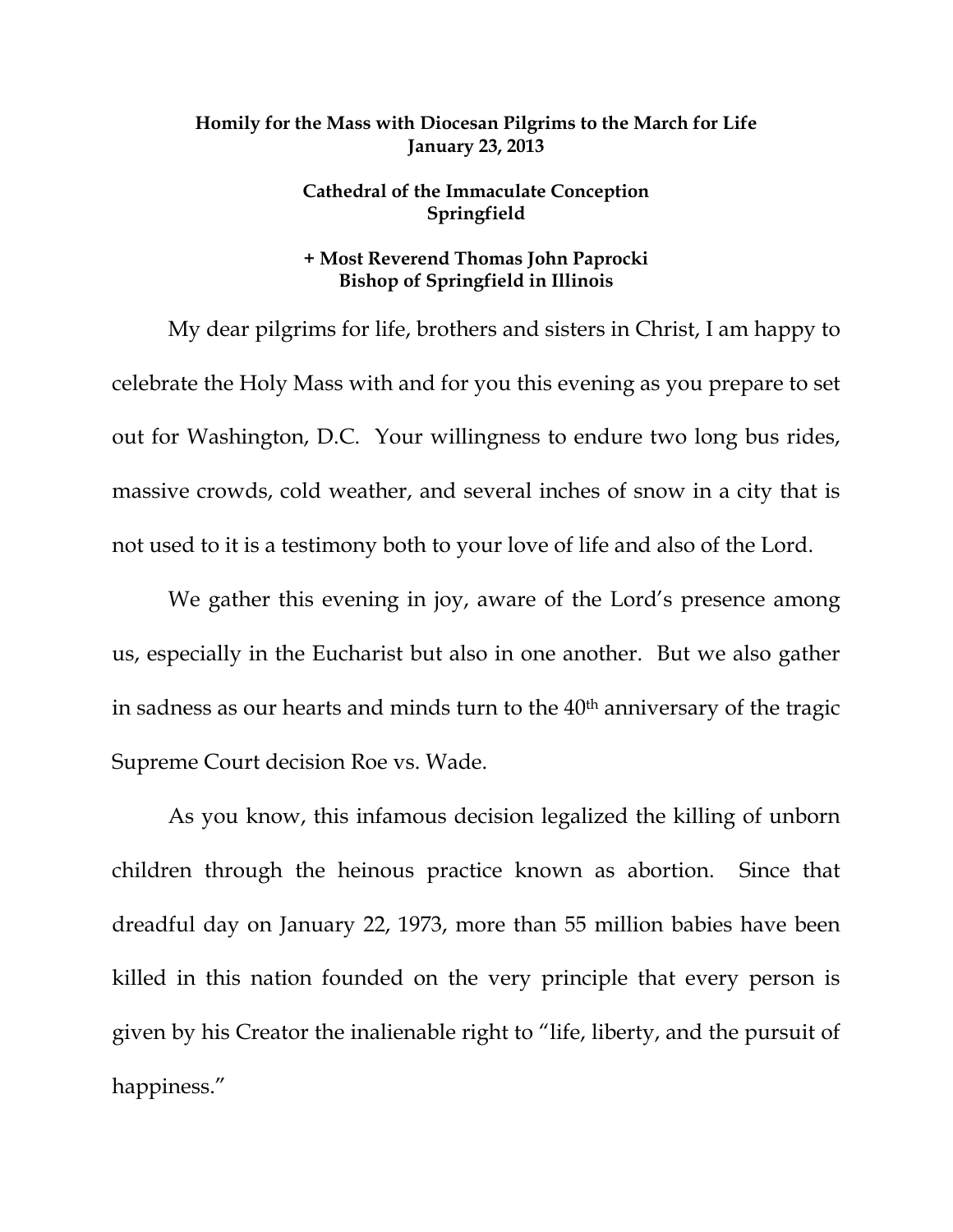To put that number in some perspective, some 1.5 million Americans have been killed in every war in which this country has fought since 1775. Put another way, the number of children killed by abortion each year is this country is greater than the present populations of the States of Illinois, Missouri, Indiana, Wisconsin, Ohio, and Tennessee combined. To put it even more starkly, in the same span of time in which more than 55,000,000 children were aborted in our land, just 133,115,440 were born. The number is staggering, and terribly sad.

 This is why my brother Bishops and I have called the faithful to lift up their voices in humble supplication to the Father of Mercies in a novena on the occasion of this most deplorable anniversary. Let every member of the baptized, all who claim the name of Christian and every person of good will, seek to atone for the evil of abortion and to pray for the conversion of hearts and minds. I urge everyone entrusted to my pastoral care to pray and fast and go on pilgrimage, praying that this Culture of Death will give way to the Culture of Life.

 I am deeply grateful to each of you for your invaluable witness to the beauty and dignity of every human life. From the bottom of my heart, I thank you for taking up the call of your Bishops to go on pilgrimage to the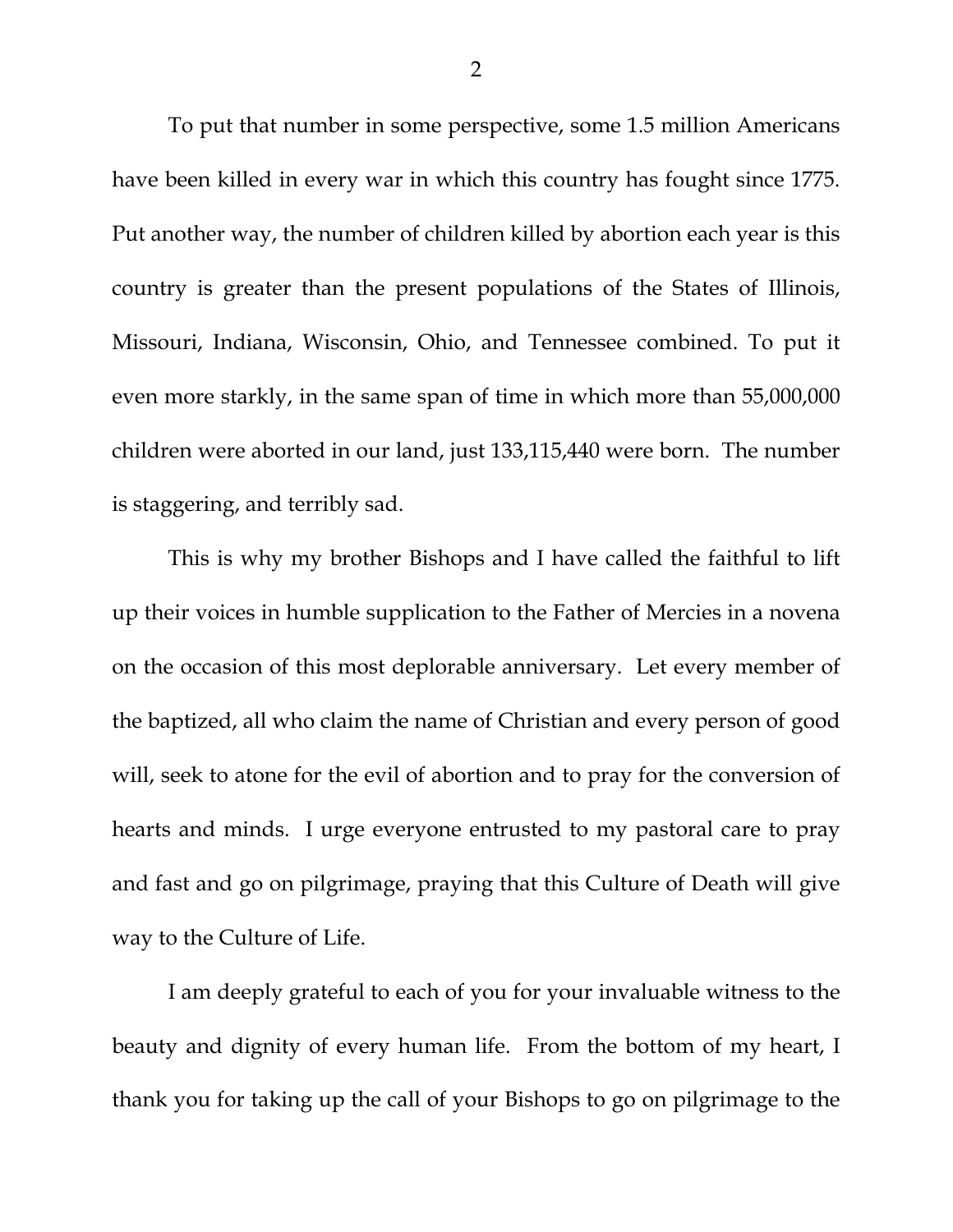nation's capital to speak for those who cannot speak for themselves. Together with at least six other busses and a few vans that will also leave from the Diocese of Springfield in Illinois, you will march peacefully and bear witness to the love Jesus Christ bears for every person. Above all, as pilgrims of peace, you will proclaim by your witness that "justice will march before [the Lord], and make a way for his footsteps" (Psalm 85:14).

 I wish that I could join you on this March for Life as you remind every citizen of this great land that "near indeed is his salvation for those who fear [the Lord]" (Psalm 85:10). Dear young people, your enthusiasm and your joy are apparent to all; this is, I am sure, no small part of why so many adults are gladly going with you again his year. As your Shepherd and Father in the faith, I encourage you to unite your enthusiasm and your joy with your faith and proclaim the truth of God's love for everyone!

 Everyone who speaks out against the horror of abortion and seeks to give aid to women in crisis pregnancies is living out this Year of Faith. When he opened this great year with his Apostolic Letter *Porta Fidei*, Door of Faith, Pope Benedict XVI reminded us that "faith, precisely because it is a free act, also demands social responsibility for what one believes."1 Because we believe in the dignity of every human life from the moment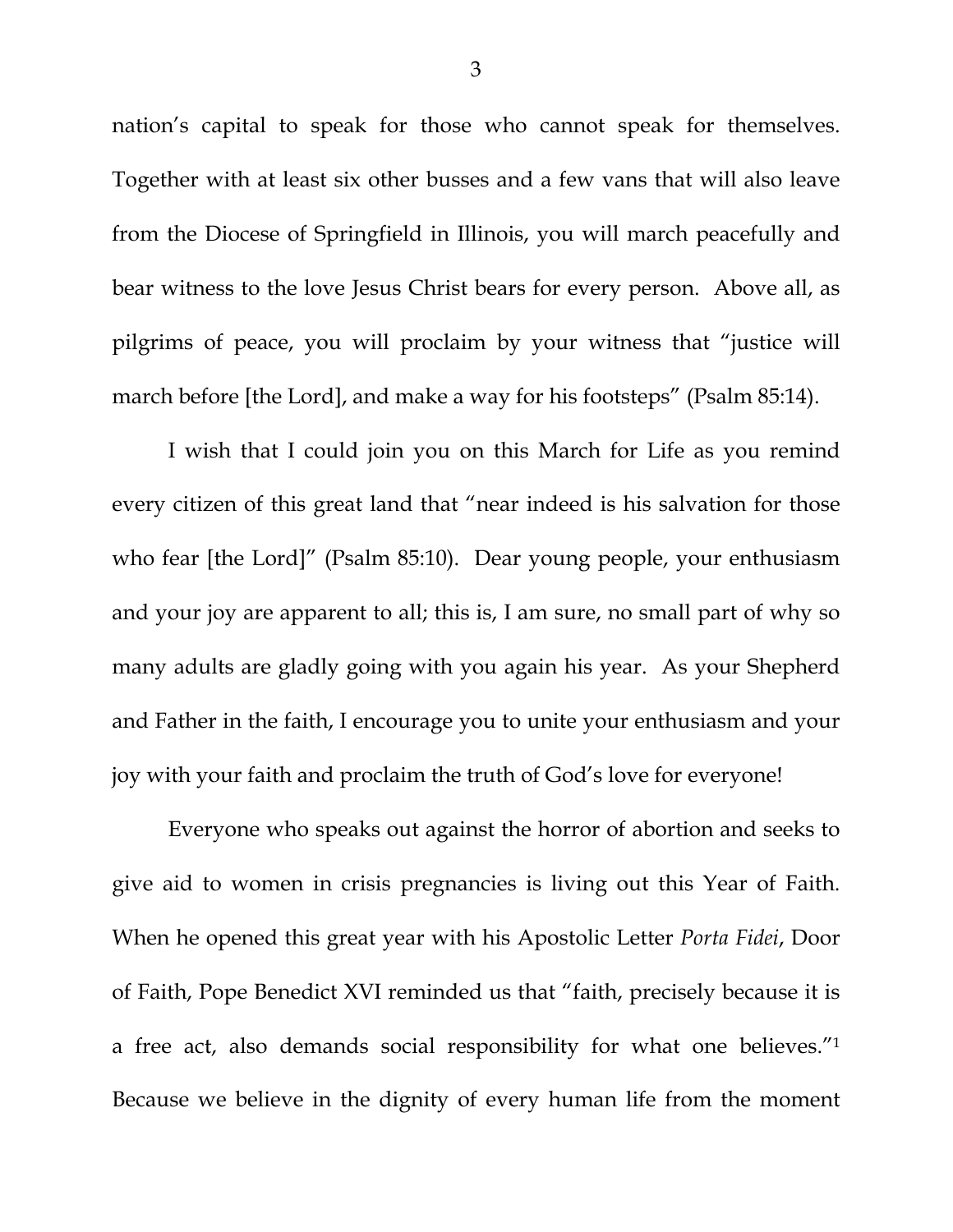conception to the moment of natural death, we must speak out and call for a greater respect for life in society in general and in our nation's laws in particular. We cannot simply sit idly by as if a great slaughter of innocents were not occurring.

 Whenever the Church teaches about the dignity of all human life, she does not teach merely her opinion but the truth she has received from Jesus Christ. Because it comes from the Lord, it cannot simply be laid aside. To have faith in Jesus Christ means "choosing to stand with the Lord so as to live with him."2

 You, dear pilgrims, have chosen to stand with the Lord and to walk with him. As you leave tonight, you do not make your way as tourists who simply want to take in the sights. To be sure, you will have some tourist activities, but this is not the principal motivation behind your journey. You leave as witnesses, as those who go in search of God and who seek to make him known to others. You leave home so as to return changed by an encounter with grace. Do not forget this!

 Every pilgrimage necessarily involves a sharing in the Cross of our Lord Jesus Christ. For this reason, I encourage to keep the words of the Apostle Paul ever before you: "Put on then, as God's chosen ones, holy and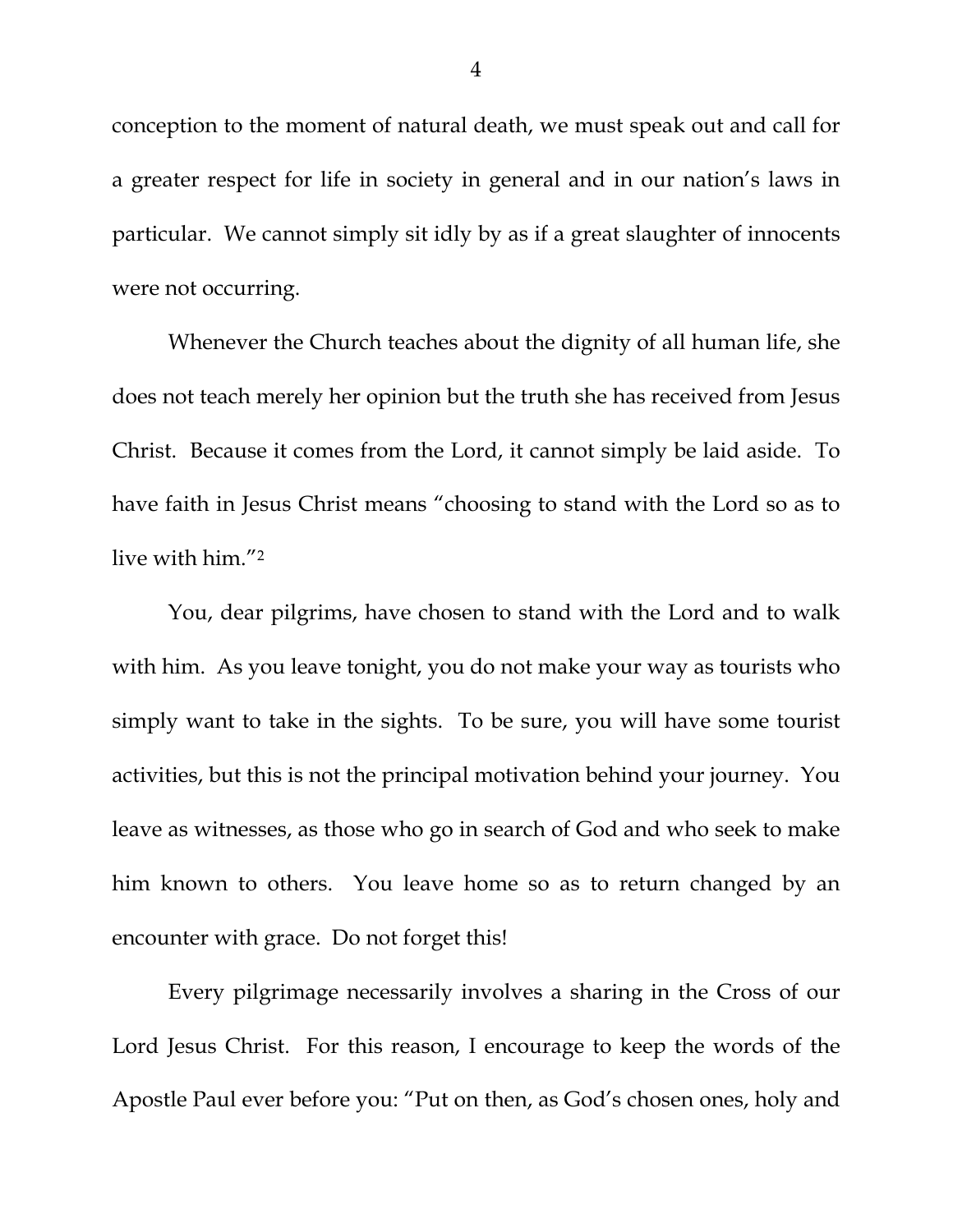beloved, heartfelt compassion, kindness, humility, gentleness and patience, bearing with one another and forgiving one another" (Colossians 3:12-13).

 It is safe to say that during the course of your pilgrimage, you will grow frustrated with yourselves and with each other; you will encounter those who oppose the message of peace you bring; and you will encounter obstacles of one kind or another. Do not let these take away your joy, and do not allow them to lessen your love! In all that you do, "let the peace of Christ control your hearts, the peace into which you were also called in one body," the peace into which you walk to invite those you meet along your way (Colossians 3:15).

 If you seek to offer the sufferings you encounter during the course of your pilgrimage for life in union with the sufferings of Christ, many graces will be given to you and to others. Ask the Lord to take your difficulties and frustrations and use them to bring others to conversion. If you march in this way, you, too, will grow in greater union with Jesus Christ; you will return home not as you left, but marked by a greater holiness and a deeper love.

May God give us this grace. Amen.